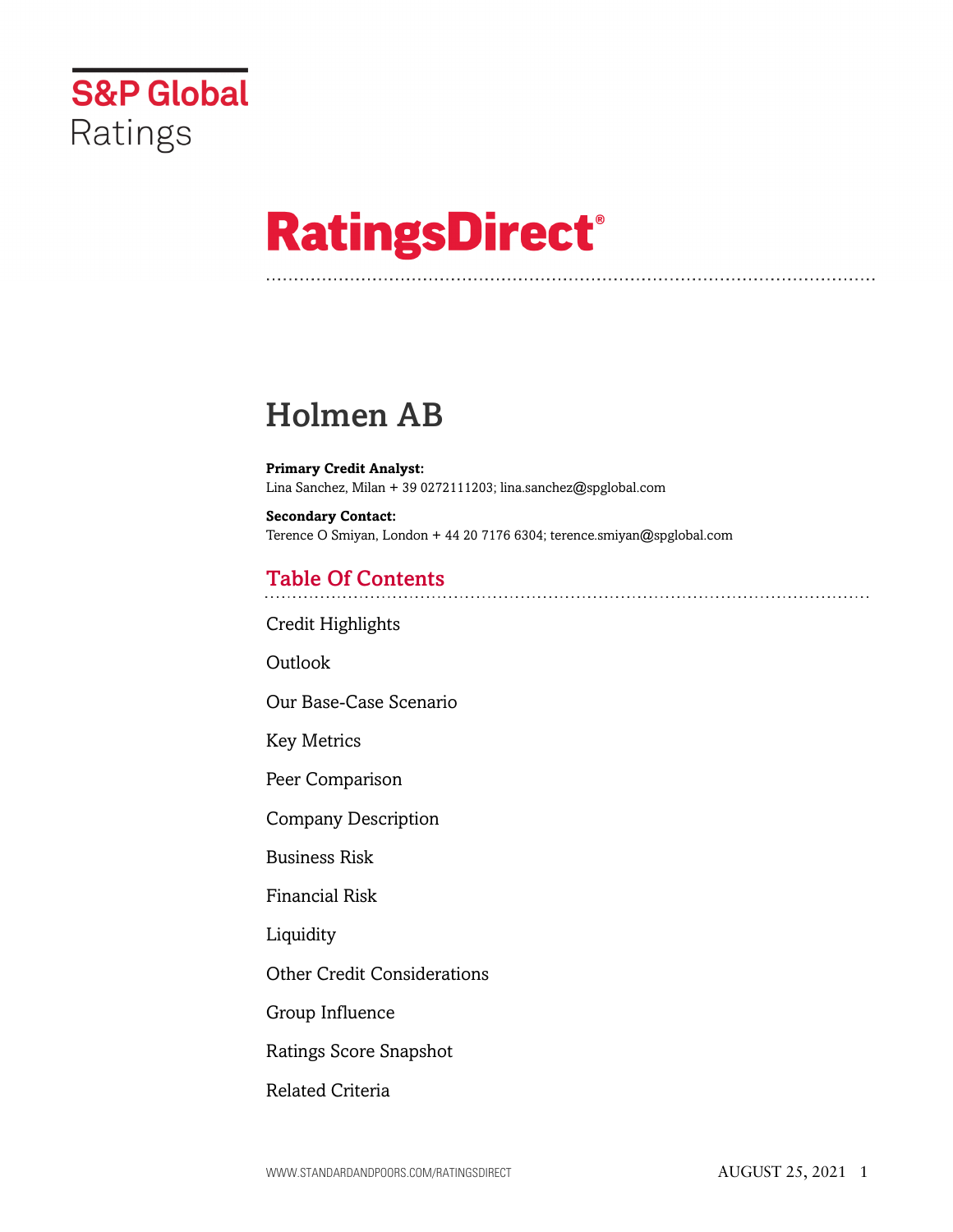## Holmen AB



## <span id="page-1-0"></span>Credit Highlights

| <b>Overview</b>                                                                          |                                                                  |
|------------------------------------------------------------------------------------------|------------------------------------------------------------------|
| <b>Key strengths</b>                                                                     | Key risks                                                        |
| Strong market position in the stable paperboard segment. Small size compared with peers. |                                                                  |
| Vertical integration into forest and energy assets.                                      | Exposure to the structurally declining publication paper market. |
| Resilient cash flow generation.                                                          | Limited geographical diversification.                            |

*We believe that the wood products segment will support Holmen's 2021 performance.* We expect that Holmen's wood products division will see strong growth in 2021, as demand from the construction and do-it-yourself industries remains robust. This has resulted in a steep price increase that will support the company's profitability. We expect this segment's revenues will reach about SEK5 billion (up from SEK2.2 billion last year) and EBITDA margins of 30%-33%. Holmen will benefit fully from the booming market conditions because it has just completed a capacity expansion in its Braviken sawmill and the acquisition of Swedish wood products firm Martinsons.

*Though a declining market, we anticipate some recovery in the demand for Holmen's paper products in 2021.* As the effects from the pandemic soften, we expect some demand for paper products to return in 2021, but prices to remain low throughout the year. We forecast that the efficiency of Holmen's paper segment will recover in 2021, as the mills are now running at full capacity, but this recovery will be partly offset by higher electricity costs.

*We anticipate that free operating cash flow (FOCF) generation will remain strong in 2021 despite heavy investments.* We expect that Holmen's FOCF will increase to Swedish krone (SEK) 1.5 billion–SEK1.6 billion in 2021, compared with SEK1.3 billion in 2020. This is due to the strong momentum of the wood products division, despite the high investments the company is making to develop the new Blåbergsliden wind farm in the north of Sweden. Holmen plans to invest about SEK800 million in this project in 2021; total capital expenditure (capex) for the year would amount to SEK1.8 billion. We believe that FOCF will continue to improve to around SEK1.9 billion in 2022, on the back of lower capex of SEK1 billion and the EBITDA contribution of the wind farm, which Holmen expects to commission by year-end 2021.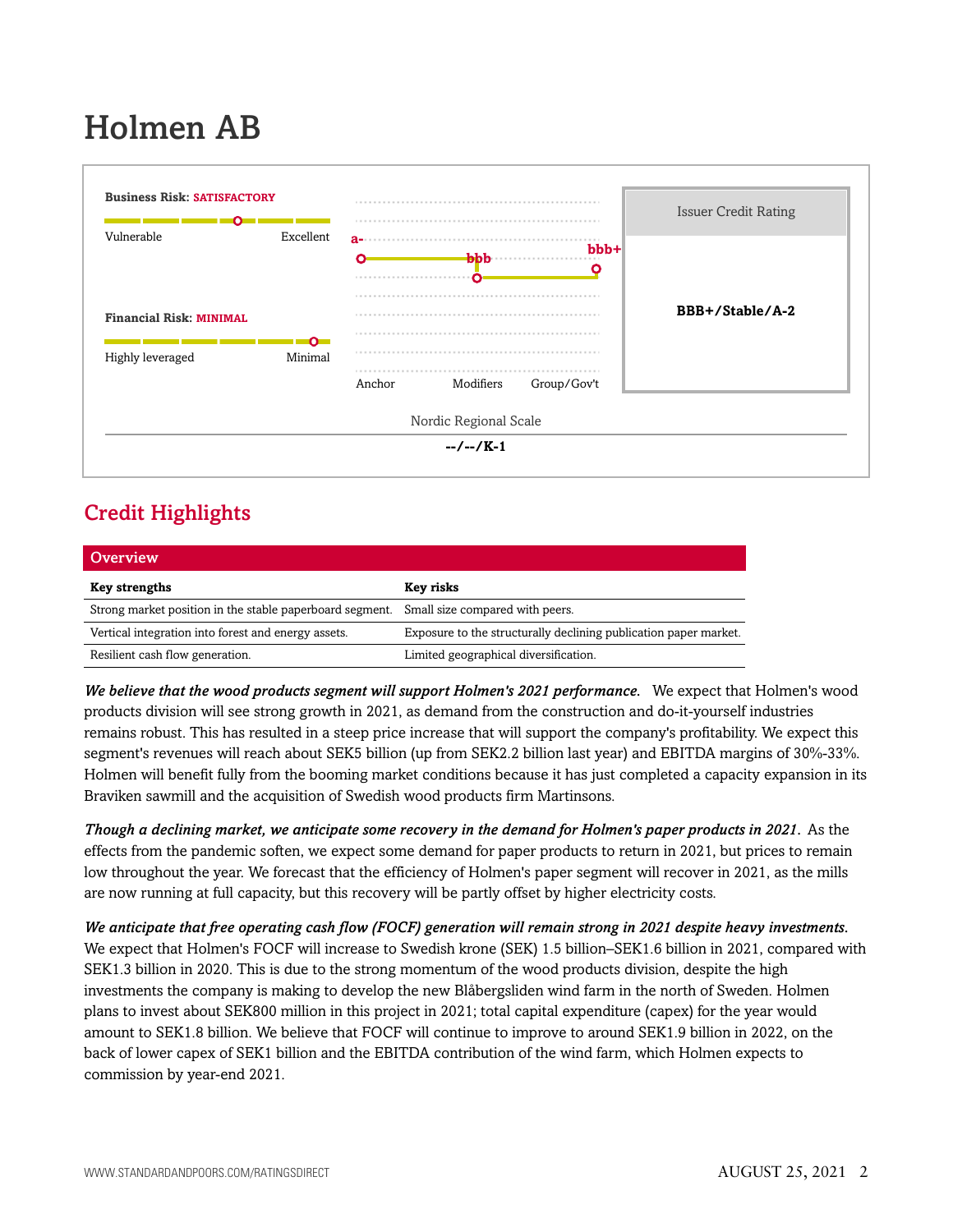*We expect Holmen's credit metrics to remain commensurate within the current rating.* We forecast that debt leverage will reduce to about 1.2x in 2021, from 1.5x in 2020, due to high EBITDA generation and strong market conditions in some divisions. We forecast that debt leverage will remain at a similar level in 2022 because the EBITDA contribution from the new Blåbergsliden windfarm would be compensated by some correction in the wood products market. In addition, we expect funds from operations (FFO) to debt to improve to over 70% by December 2021 (compared to 53% in 2020), and to remain broadly unchanged in 2022.

#### **Outlook**

The stable outlook reflects our view that Holmen's credit metrics will remain strong over the next two years, supported by dynamic market trends and a strong balance sheet. That said, we expect that the credit ratios will remain in line with the current rating.

#### Downside scenario

We could lower the rating if:

- Holmen increases its leverage to above 2x over a sustained period;
- FFO to debt falls sustainably below 45%; or
- Holmen's financial policy becomes less stringent, for example, through a more aggressive approach toward shareholder remuneration.

#### Upside scenario

We could consider raising the rating if Holmen's financial policy tightens, and it commits to maintaining leverage below 1.5x on a sustained basis, and to taking a prudent approach to investments and shareholder returns.

### <span id="page-2-0"></span>Our Base-Case Scenario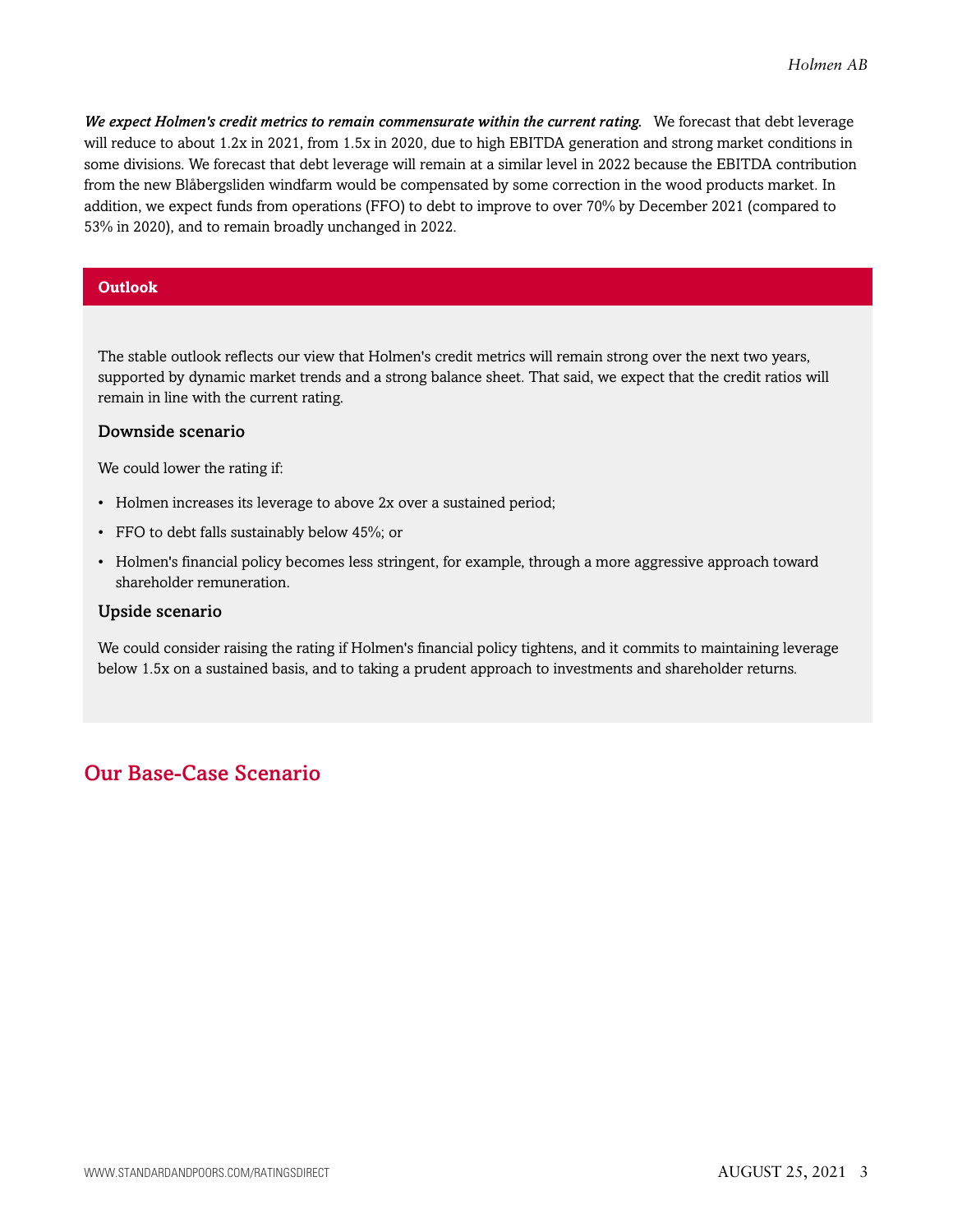#### **Assumptions**

- Growth in eurozone GDP of 4.4% in 2021 and 4.5% in 2022. In Sweden, where Holmen generated 26% of its revenues in 2020, we expect GDP to grow by 3.0% in 2021 and 2.8% in 2022.
- Revenue growth of about 19% in 2021, driven by the full-year contribution of Martinsons, which Holmen only consolidated for one quarter in 2020, and the sharp increase in wood product prices. Revenue growth will also be supported by higher demand for sawlogs and recovery in the deliveries of paper products. In 2022, we expect a modest revenue drop of 1%-3%, as we forecast some correction in wood product prices. Sales will also be undermined by the sustained decline of the publication paper business.
- S&P Global Ratings-adjusted EBITDA margins of about 19%-20% in 2021, compared to 17.1% in 2020, supported by the wood products segment's higher prices and the full ramp-up of the Braviken mill. We expect the adjusted EBITDA margins to reduce to 17%-18% in 2022, undermined by lower wood products prices. We believe this would be partly offset by slightly higher prices in the paperboard segment and a resilient performance in the forest segment.
- A working capital outflow of SEK40 million in 2021 in line with revenue growth, and SEK20 million in 2022.
- Capex of SEK1.8 billion in 2021, including about SEK800 million for the development of the Blåbergsliden windfarm. We expect capex of SEK1 billion in 2022.
- A dividend payment of about SEK1.7 billion in 2021, reflecting regular dividends of SEK7.25 per share and extraordinary dividends of SEK3.5 per share. In 2022, we assume a total dividend payout of about SEK1.3 billion.

## <span id="page-3-0"></span>Key Metrics

| Holmen AB--Key Metrics* |                               |       |               |               |  |  |
|-------------------------|-------------------------------|-------|---------------|---------------|--|--|
|                         | --Fiscal year ended Dec. 31-- |       |               |               |  |  |
|                         | 2019a                         | 2020a | 2021e         | 2022f         |  |  |
| (Bil. SEK)              |                               |       |               |               |  |  |
| Revenue growth $(\% )$  | 5.6                           | (3.9) | 19.0-20.0     | $(1.0)-(3.0)$ |  |  |
| EBITDA margin (%)       | 15.2                          | 17.1  | 19.0-20.0     | $17.0 - 18.0$ |  |  |
| Capital expenditure     | 1.0                           | 1.2   | 1.8           | 1.0           |  |  |
| Dividends               | 1.1                           | 0.6   | 1.7           | 1.3           |  |  |
| Debt to EBITDA (x)      | 1.5                           | 1.5   | $-1.2$        | $1.0 - 1.2$   |  |  |
| FFO to debt $(\% )$     | 60.9                          | 53.0  | 70.0-75.0     | 70.0-75.0     |  |  |
| FOCF to debt (%)        | 43.0                          | 28.4  | $30.0 - 35.0$ | 45.0-50.0     |  |  |

\*All figures adjusted by S&P Global Ratings. a--Actual. e--Estimate. f--Forecast.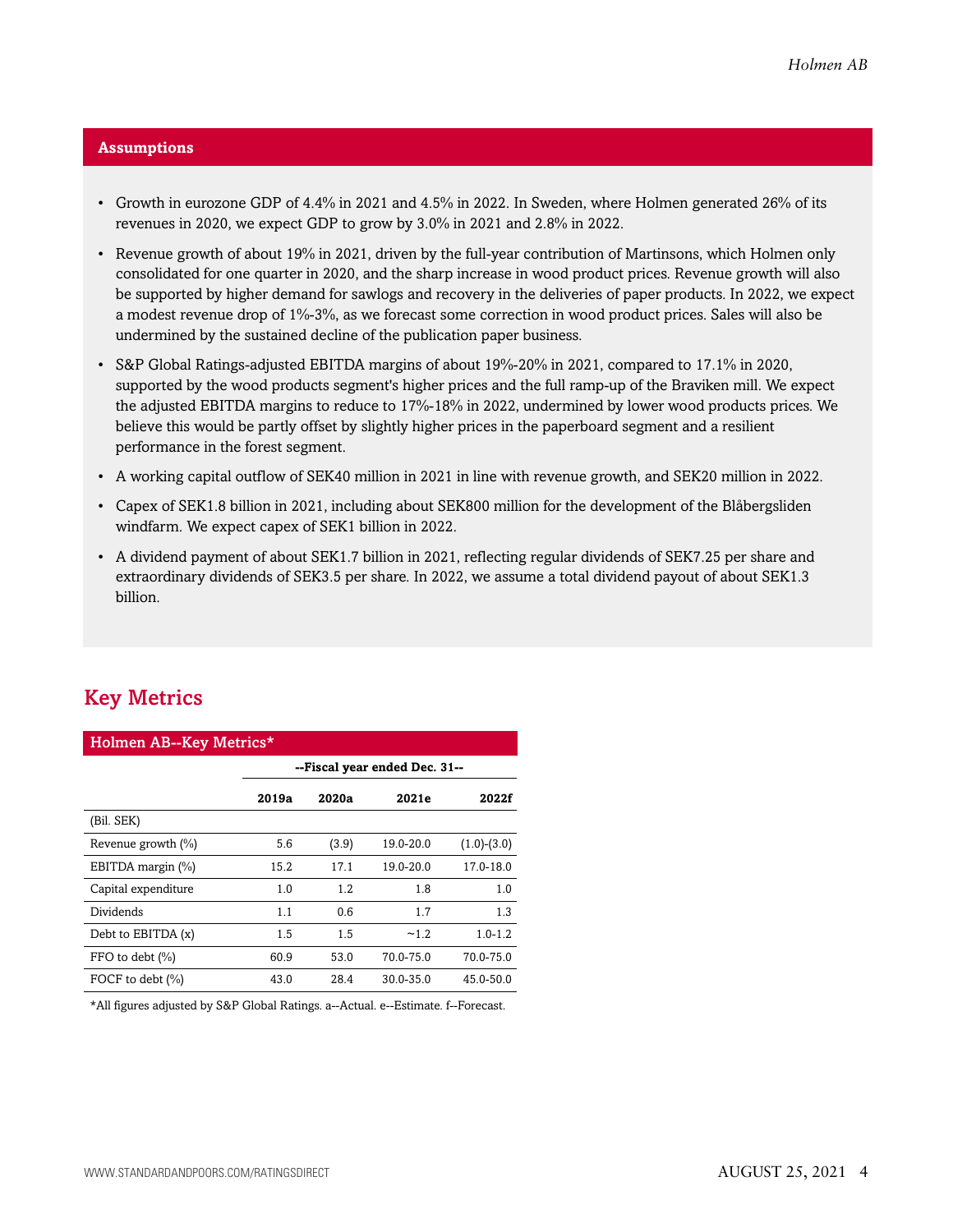## <span id="page-4-0"></span>Peer Comparison

#### **Table 1**

#### Holmen AB--Peer Comparison

#### **Industry Sector: Paper/Forest Products**

|                                        | <b>Holmen AB</b> | <b>Metsa Board</b><br>Corp. | Mondi Plc                           | UPM-Kymmene<br>Corp. | Svenska Cellulosa AB<br><b>SCA</b> |
|----------------------------------------|------------------|-----------------------------|-------------------------------------|----------------------|------------------------------------|
| Ratings as of Aug. 24, 2021            | BBB+/Stable/A-2  | BBB-/Stable/A-3             | BBB+/Stable/--                      | BBB/Stable/A-2       | BBB/Stable/A-2                     |
|                                        |                  |                             | --Fiscal year ended Dec. 31, 2020-- |                      |                                    |
| (Mil. SEK)                             |                  |                             |                                     |                      |                                    |
| Revenue                                | 17,607.0         | 18,982.7                    | 66,939.2                            | 86,198.2             | 18,410.0                           |
| <b>EBITDA</b>                          | 3,019.0          | 3,335.4                     | 13,361.7                            | 13,201.0             | 3,214.0                            |
| Funds from operations<br>(FFO)         | 2,408.0          | 2,764.8                     | 10,840.1                            | 11,332.4             | 3,046.0                            |
| Interest expense                       | 43.0             | 113.5                       | 1,014.7                             | 351.6                | 126.0                              |
| Cash interest paid                     | 42.0             | 116.5                       | 833.9                               | 411.9                | 133.0                              |
| Cash flow from operations              | 2,455.0          | 3,089.3                     | 12,447.5                            | 10,056.5             | 3,683.0                            |
| Capital expenditure                    | 1,165.0          | 1,547.1                     | 6,932.0                             | 8,750.4              | 2,644.0                            |
| Free operating cash flow<br>(FOCF)     | 1,290.0          | 1,542.1                     | 5,515.5                             | 1,306.0              | 1,039.0                            |
| Discretionary cash flow<br>(DCF)       | 723.0            | 685.2                       | 3,034.0                             | (5,887.2)            | 1,039.0                            |
| Cash and short-term<br>investments     | 346.0            | 2,149.9                     | 3,837.7                             | 17,279.8             | 1,273.0                            |
| Debt                                   | 4,546.0          | 2,467.4                     | 19,622.1                            | 7,715.9              | 8,529.0                            |
| Equity                                 | 42,516.0         | 13,902.2                    | 44,023.4                            | 95,571.5             | 72,163.0                           |
| <b>Adjusted ratios</b>                 |                  |                             |                                     |                      |                                    |
| EBITDA margin (%)                      | 17.1             | 17.6                        | 20.0                                | 15.3                 | 17.5                               |
| Return on capital (%)                  | 4.1              | 13.0                        | 13.3                                | 7.4                  | 1.3                                |
| <b>EBITDA</b> interest coverage<br>(x) | 70.2             | 29.4                        | 13.2                                | 37.5                 | 25.5                               |
| FFO cash interest coverage<br>(x)      | 58.3             | 24.7                        | 14.0                                | 28.5                 | 23.9                               |
| Debt/EBITDA(x)                         | 1.5              | 0.7                         | 1.5                                 | 0.6                  | 2.7                                |
| FFO/debt (%)                           | 53.0             | 112.1                       | 55.2                                | 146.9                | 35.7                               |
| Cash flow from<br>operations/debt (%)  | 54.0             | 125.2                       | 63.4                                | 130.3                | 43.2                               |
| FOCF/debt (%)                          | 28.4             | 62.5                        | 28.1                                | 16.9                 | 12.2                               |
| $DCF/debt$ (%)                         | 15.9             | 27.8                        | 15.5                                | (76.3)               | 12.2                               |

<span id="page-4-1"></span>SEK--Swedish krona

## Company Description

Holmen is a Sweden-based producer of paperboard, paper, wood and forest products, and renewable energy. It owns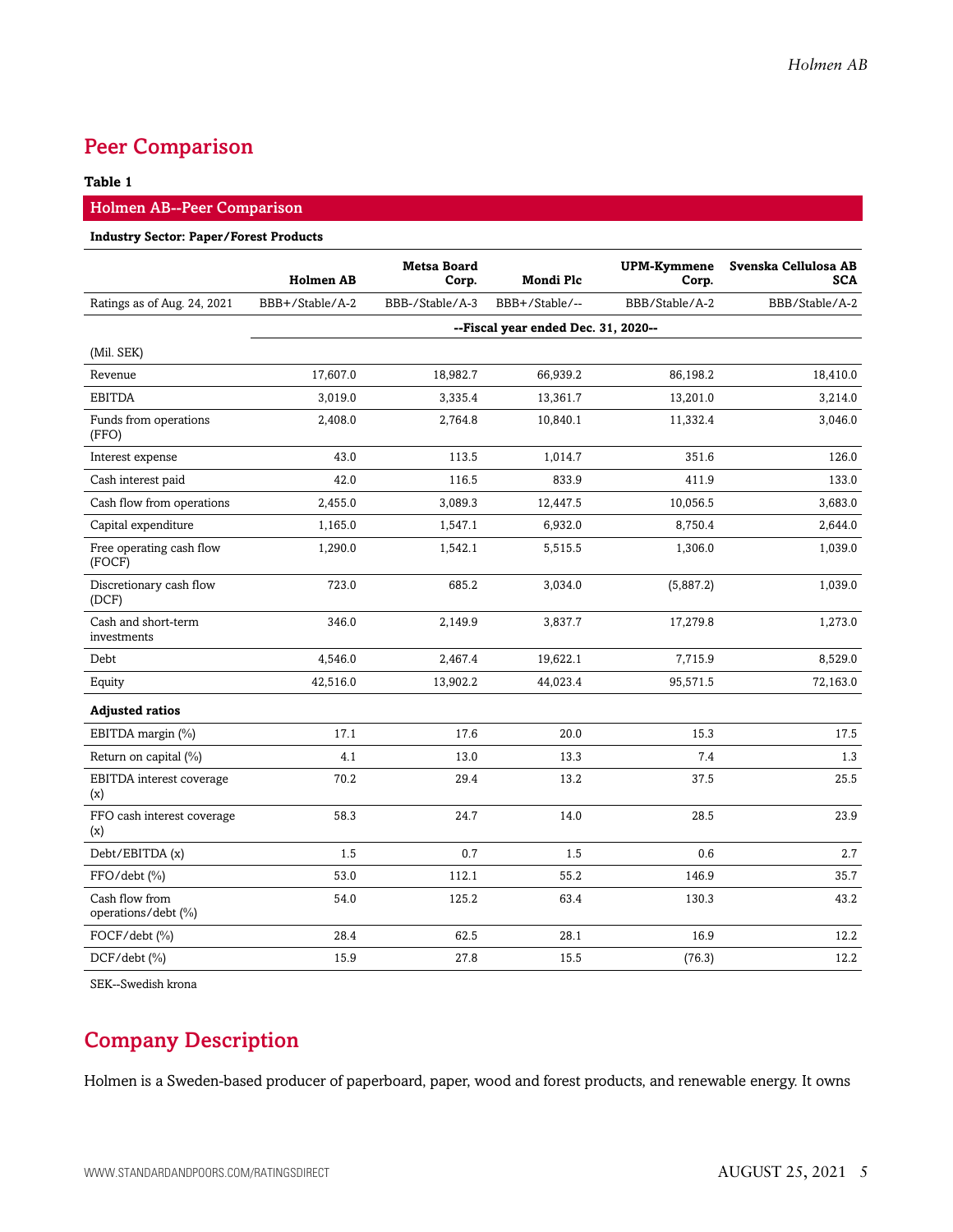1.3 million hectares of forest land in Sweden, of which over 1.0 million hectares are productive. Holmen generated SEK17.6 billion in revenues and SEK3 billion of adjusted EBITDA in 2020.

#### **Chart 1**

**Revenue by Business Segment** 2020



Source: Holmen, 2020 Annual Report. Copyright © 2021 by Standard & Poor's Financial Services LLC. All rights reserved.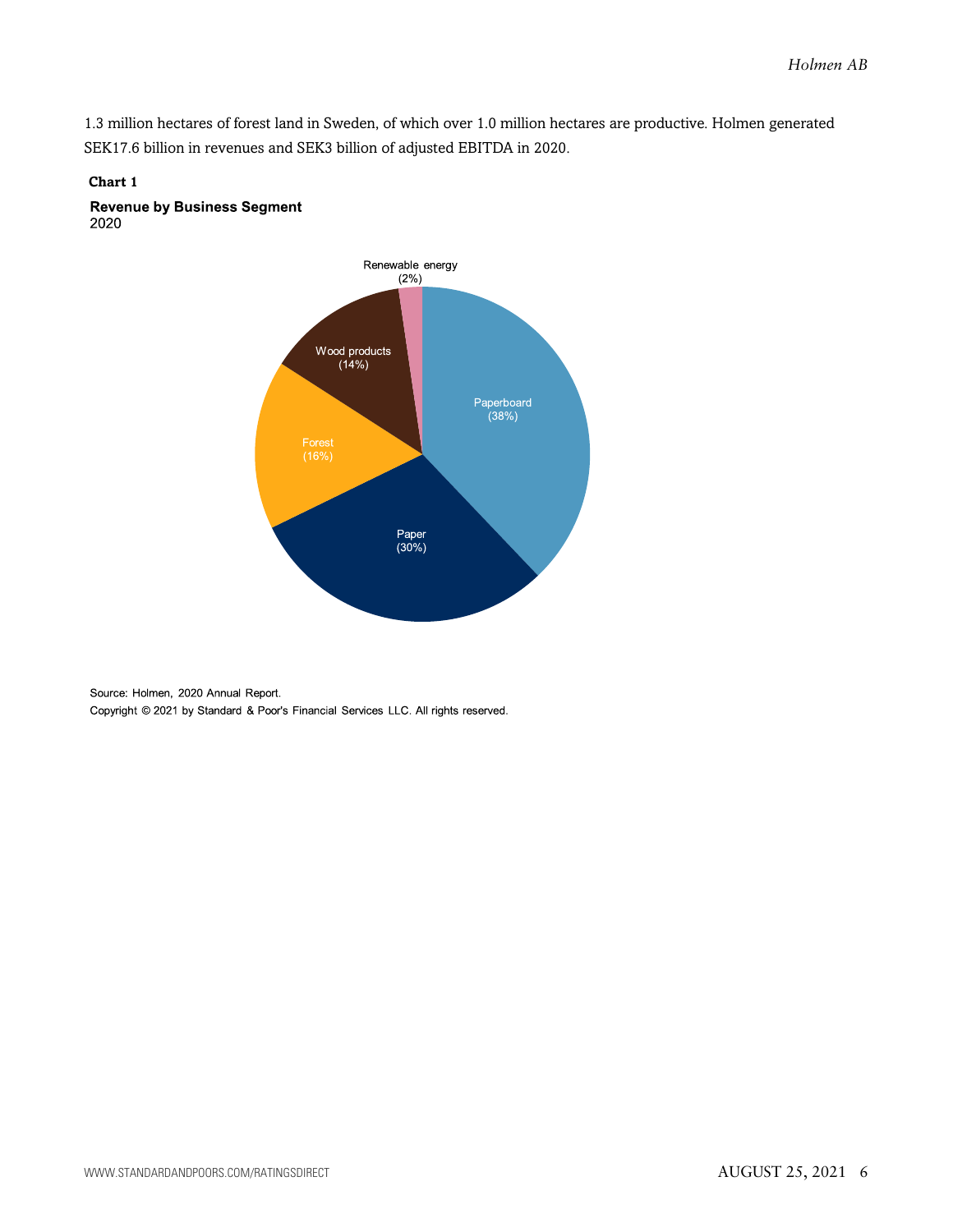#### **Chart 2**

**Revenue by Geography** 2020



Source: Holmen, 2020 Annual Report. Copyright © 2021 by Standard & Poor's Financial Services LLC. All rights reserved.

## <span id="page-6-0"></span>Business Risk: Satisfactory

Our business risk assessment on Holmen is supported by the company's leading market position in the relatively stable virgin-fiber-based paperboard market. Holmen has a strong market position in the manufacture of premium paperboard for consumer packaging. We believe that the demand for these products is resilient and supported by an increased focus on sustainability, especially in the food segment, where paperboard is considered a suitable alternative to plastic packaging.

Holmen's business risk profile is also underpinned by its strong vertical integration. The company is fully self-sufficient in pulp, 60% self-sufficient in wood, and 50% self-sufficient in energy. This results in a competitive cost position and acts as an entry barrier.

Holmen's relatively small size and scope and limited geographical diversity constrain our assessment. Our assessment also indicates the company's exposure to the declining publishing paper segment, despite successfully increasing its presence in higher-growth and profitable paper segments.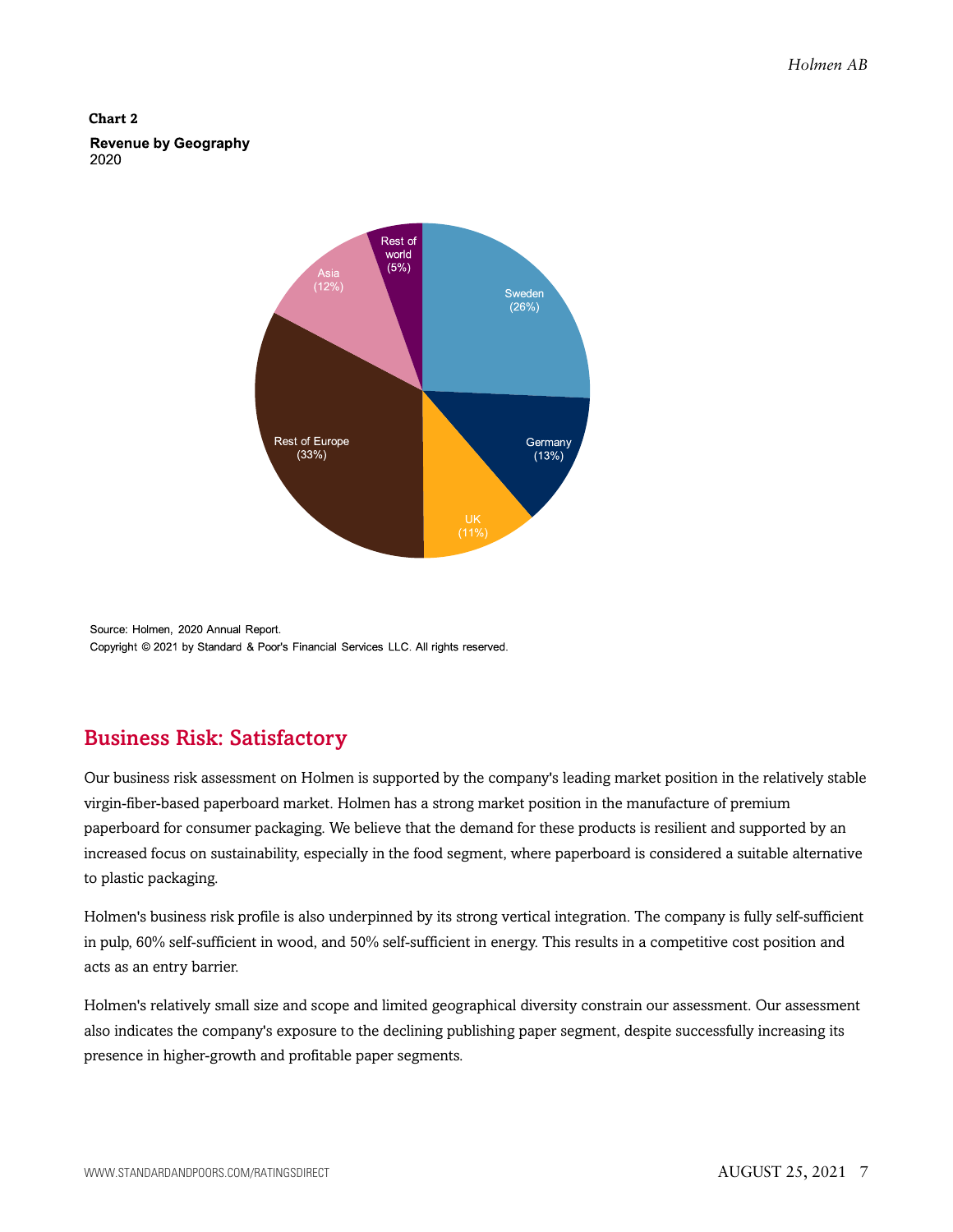### <span id="page-7-0"></span>Financial Risk: Minimal

We expect Holmen's credit metrics to improve in 2021, as the negative impact of the pandemic subsides, with adjusted leverage of 1.2x (from 1.5x in 2020) and FFO to debt of around 70%, compared with 53% in 2020.

We forecast that net debt will remain at about SEK4.7 billion by December 2021 (compared with SEK4.6 billion in 2020). Additional debt raised by the company to partly fund a large dividend distribution and high capex needs during the year will be partly offset by robust cash generation, in our view.

Holmen aims to cap its debt-to-equity ratio at 0.25x. The company's reported leverage ratio has consistently been well below this threshold, falling to just 0.1x by year-end 2020. This indicates Holmen's capability to make large (potentially debt-funded) investments, dividend payments, acquisitions, or share buybacks. This relatively loose, publicly stated leverage target leads to our negative assessment of Holmen's financial policy.

#### Financial summary **Table 2**

## Holmen AB--Financial Summary **Industry Sector: Paper/Forest Products --Fiscal year ended Dec. 31-- 2020 2019 2018 2017 2016 (Mil. SEK)** Revenue 17,607.0 18,314.0 17,339.0 17,269.0 17,072.0 EBITDA 3,019.0 2,784.0 3,061.5 2,796.5 3,050.5 Funds from operations (FFO) 2,408.0 2,603.0 2,625.7 2,568.2 2,537.4 Interest expense 43.0 48.0 49.8 64.3 68.1 Cash interest paid **42.0** 34.0 39.8 7.3 9.1 Cash flow from operations 2,455.0 2,881.0 2,332.7 2,544.2 1,997.4 Capital expenditure 1,165.0 1,044.0 1,134.0 701.0 772.0 Free operating cash flow (FOCF) 1,290.0 1,837.0 1,198.7 1,843.2 1,225.4 Discretionary cash flow (DCF) 723.0 (727) 106.7 835.2 343.4 Cash and short-term investments 346.0 483.0 278.0 356.0 210.0 Gross available cash 346.0 483.0 278.0 356.0 210.0 Debt 4,546.0 4,271.0 3,527.3 3,112.3 4,205.7 Equity 42,516.0 40,111.0 23,453.0 22,035.0 21,243.0 **Adjusted ratios** EBITDA margin (%) 17.1 15.2 17.7 16.2 17.9 Return on capital (%)  $4.1 \t 4.6 \t 7.7 \t 7.0 \t 7.7$ EBITDA interest coverage (x)  $70.2$  58.0 61.5 43.5 44.8 FFO cash interest coverage (x) 58.3 77.6 67.0 354.1 278.8 Debt/EBITDA (x) 1.5 1.5 1.2 1.1 1.4 FFO/debt (%) 53.0 60.9 74.4 82.5 60.3 Cash flow from operations/debt  $\frac{9}{6}$  54.0 67.5 66.1 81.7 47.5 FOCF/debt (%) 28.4 43.0 34.0 59.2 29.1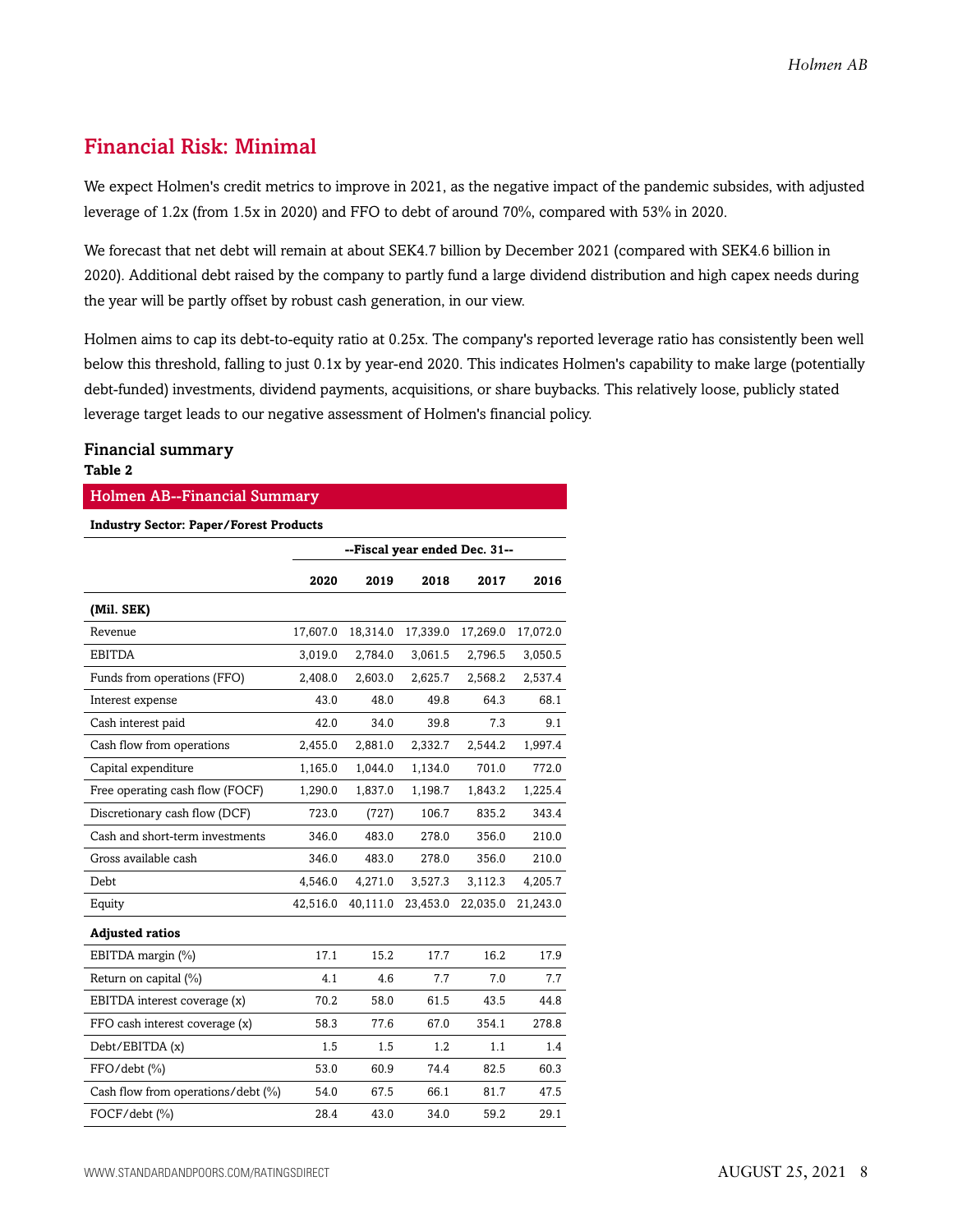#### **Table 2**

#### Holmen AB--Financial Summary (cont.)

#### **Industry Sector: Paper/Forest Products**

|                | --Fiscal year ended Dec. 31-- |        |      |      |      |
|----------------|-------------------------------|--------|------|------|------|
|                | 2020                          | 2019   | 2018 | 2017 | 2016 |
| $DCF/debt$ (%) | 15.9                          | (17.0) | 3.0  | 26.8 | 8.2  |

SEK--Swedish krona.

#### Reconciliation

**Table 3**

#### Holmen AB--Reconciliation Of Reported Amounts With S&P Global Ratings' Adjusted Amounts

**--Fiscal year ended Dec. 31, 2020--**

#### **Holmen AB reported amounts (mil. SEK)**

|                                                                        | <b>Debt</b> | Revenue                  | <b>EBITDA</b>  | Operating<br>income | <b>Interest</b><br>expense | <b>S&amp;P Global</b><br>Ratings'<br>adjusted<br><b>EBITDA</b> | <b>Cash flow</b><br>from<br>operations | Capital<br>expenditure |
|------------------------------------------------------------------------|-------------|--------------------------|----------------|---------------------|----------------------------|----------------------------------------------------------------|----------------------------------------|------------------------|
|                                                                        | 4,505.0     | 17.666.0                 | 3.072.0        | 2,479.0             | 41.0                       | 3,019.0                                                        | 2.457.0                                | 1.167.0                |
| <b>S&amp;P Global Ratings' adjustments</b>                             |             |                          |                |                     |                            |                                                                |                                        |                        |
| Cash taxes paid                                                        | --          | $\overline{\phantom{a}}$ | $\sim$ $\sim$  | $\sim$ $\sim$       | $\overline{\phantom{a}}$   | (569)                                                          | --                                     |                        |
| Cash interest paid                                                     | --          | −−                       | $\overline{a}$ | --                  | --                         | (40)                                                           | --                                     |                        |
| Reported lease<br>liabilities                                          | 287.0       | --                       | --             | --                  | $-$                        | --                                                             | --                                     | --                     |
| Accessible cash and<br>liquid investments                              | (246)       | --                       | --             | $\overline{a}$      | --                         | -−                                                             | --                                     |                        |
| Capitalized interest                                                   | --          | −−                       | $\overline{a}$ | $\sim$ $\sim$       | 2.0                        | (2)                                                            | (2)                                    | (2)                    |
| Income (expense) of<br>unconsolidated<br>companies                     | --          | --                       | 6.0            | $-$                 | --                         | --                                                             | --                                     |                        |
| Nonoperating income<br>(expense)                                       |             |                          | $-$            | 11.0                | $\overline{a}$             | --                                                             | --                                     | --                     |
| Revenue: Profit on<br>disposals                                        | --          | (59)                     | (59)           | (59)                | --                         | --                                                             | --                                     |                        |
| Depreciation and<br>amortization: Asset<br>valuation<br>gains/(losses) |             |                          | --             | (579)               | --                         | --                                                             | -−                                     |                        |
| Total adjustments                                                      | 41.0        | (59.0)                   | (53.0)         | (627.0)             | 2.0                        | (611.0)                                                        | (2.0)                                  | (2.0)                  |

#### **S&P Global Ratings' adjusted amounts**

| Debt    | Revenue  | <b>EBITDA</b> | <b>EBIT</b> | Interest<br>expense | <b>Funds from</b><br>operations | Cash flow<br>from<br>operations | Capital<br>expenditure |
|---------|----------|---------------|-------------|---------------------|---------------------------------|---------------------------------|------------------------|
| 4.546.0 | 17.607.0 | 3.019.0       | .852.0      | 43.0                | 2.408.0                         | 2,455.0                         | .165.0.                |

SEK--Swedish krona.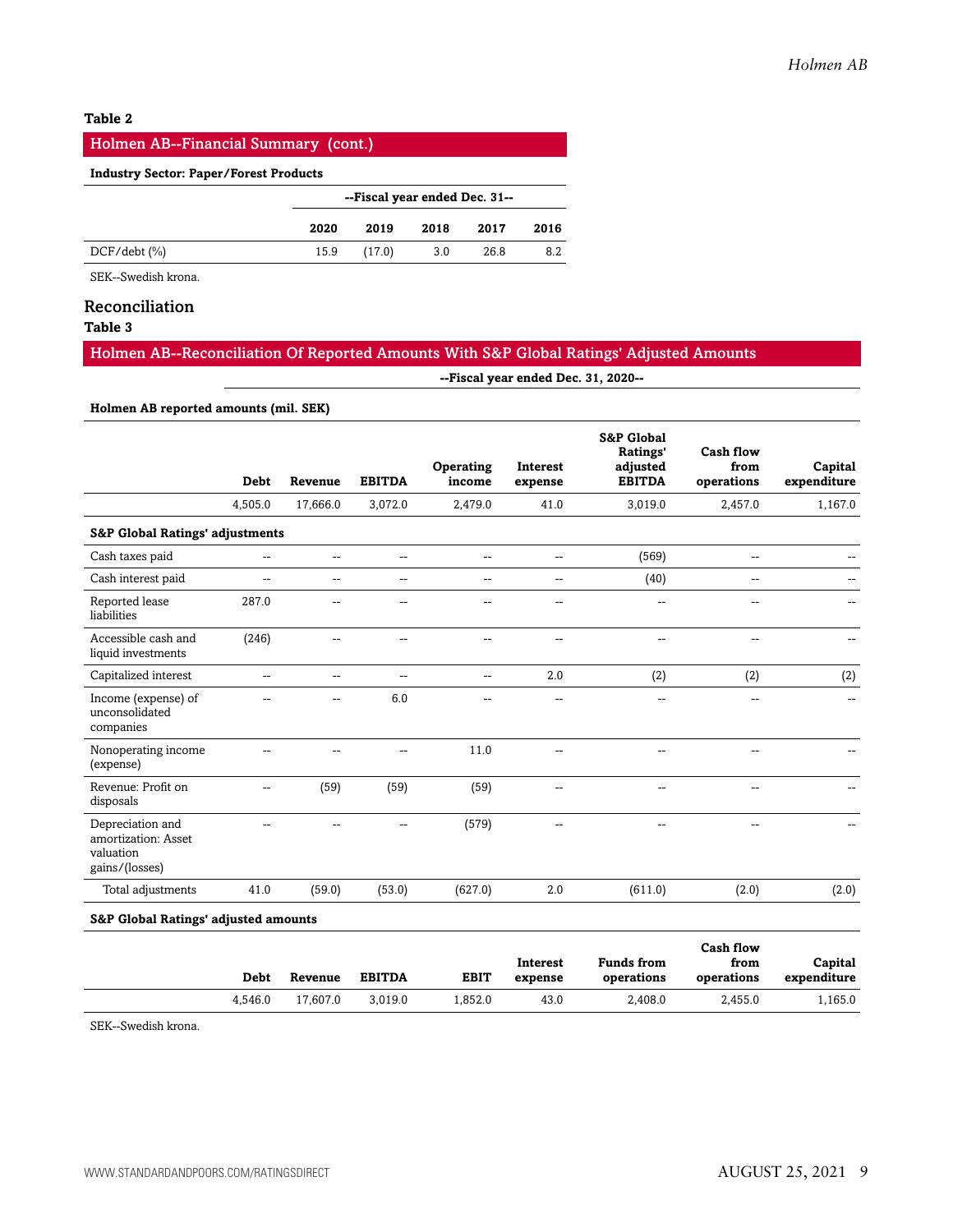## <span id="page-9-0"></span>Liquidity: Adequate

The short-term rating on Holmen is 'A-2', reflecting the long-term issuer credit rating and our assessment of the company's liquidity as adequate. Based on our calculations, we believe that the company's liquidity sources will exceed its liquidity needs by 2.0x over the next 12 months from June 30, 2021. Our view of Holmen's liquidity primarily reflects the availability under long-term committed credit facilities, FFO generation, and a lack of material debt maturities in the next 12 months.

| <b>Principal Liquidity Sources</b>                                                                                                                                                                                                                                 | <b>Principal Liquidity Uses</b>                                                                                                                         |  |  |
|--------------------------------------------------------------------------------------------------------------------------------------------------------------------------------------------------------------------------------------------------------------------|---------------------------------------------------------------------------------------------------------------------------------------------------------|--|--|
| • Availability of about SEK5.0 billion under committed<br>credit facilities, of which SEK1.0 billion is available<br>until 2024 and SEK4.0 billion until 2026;<br>• Our forecast of FFO of about SEK3.1 billion; and<br>• Cash on balance sheet of SEK643 million. | • SEK1.5 billion of debt maturities;<br>• About SEK1.4 billion in capex over the next 12<br>months; and<br>• About SEK1.3 billion for dividend payment. |  |  |

## <span id="page-9-1"></span>Other Credit Considerations

We believe that Holmen's leverage is likely to increase materially from its current level, because its financial policy allows it to increase debt-funded investments or shareholder returns significantly. Consequently, we apply a negative financial policy modifier to Holmen's stand-alone credit profile (SACP) that adjusts the 'a-' anchor downward by two notches to 'bbb'.

## <span id="page-9-2"></span>Group Influence

We view Holmen as a moderately strategic subsidiary of its majority shareholder, L E Lundbergforetagen (Lundberg; A+/Stable/A-1). Lundberg is a Swedish investment holding company that held 34.1% of Holmen's capital and 62.3% of the votes as of Dec. 31, 2020.

Lundberg has a significant influence over Holmen's financial policy and strategic plans. We believe that this has resulted in a track record of strong credit metrics, even when market conditions have been weak. This assessment results in a one-notch uplift from the SACP of 'bbb' to arrive at the 'BBB+' issuer credit rating.

## <span id="page-9-3"></span>Ratings Score Snapshot

Issuer Credit Rating BBB+/Stable/A-2 Business risk: Satisfactory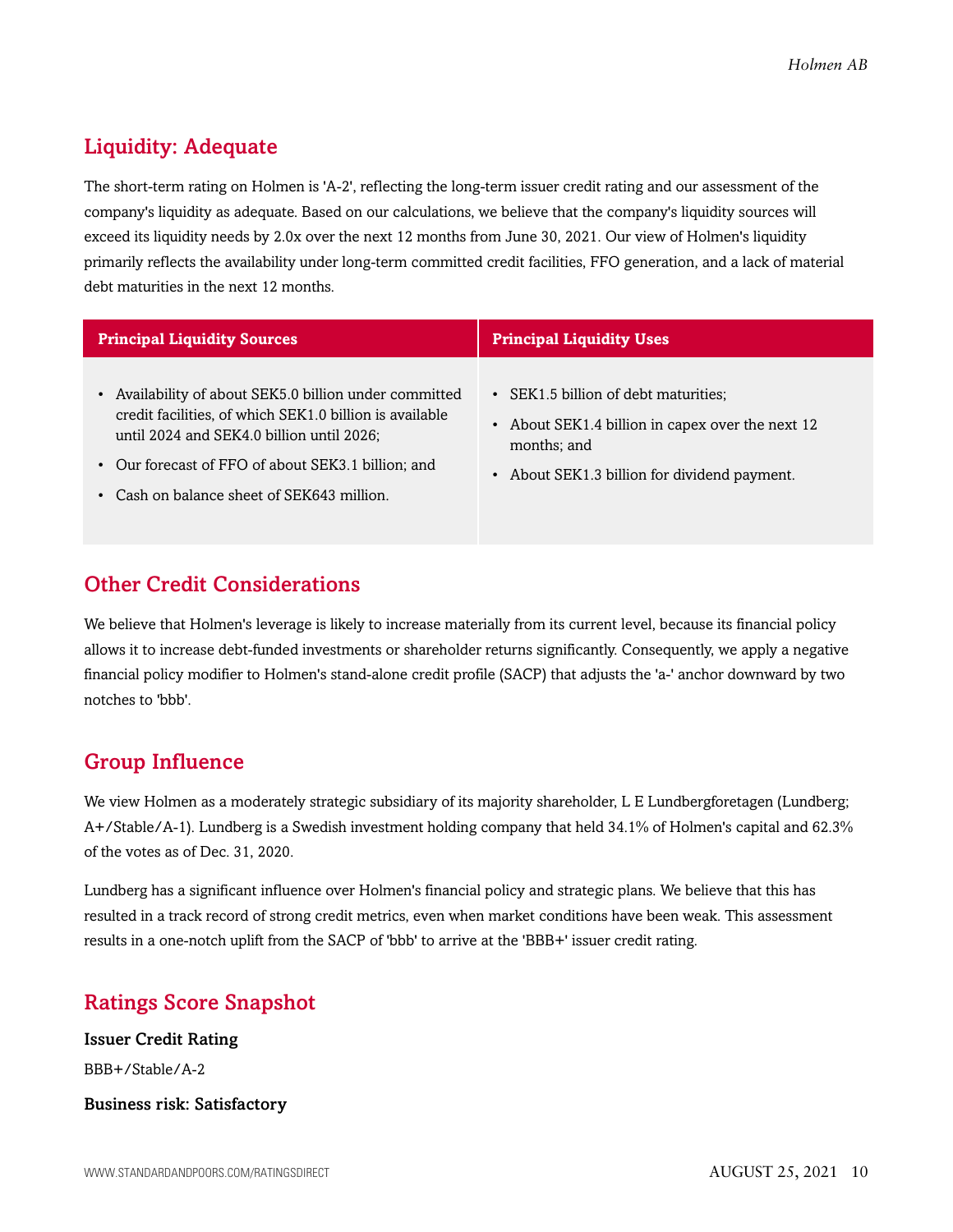- Country risk: Very low
- Industry risk: Moderately high
- Competitive position: Satisfactory

#### Financial risk: Minimal

• Cash flow/leverage: Minimal

#### Anchor: a-

#### **Modifiers**

- Diversification/portfolio effect: Neutral (no impact)
- Capital structure: Neutral (no impact)
- Financial policy: Negative (-2 notches)
- Liquidity: Adequate (no impact)
- Management and governance: Satisfactory (no impact)
- Comparable rating analysis: Neutral (no impact)

#### Stand-alone credit profile : bbb

- Group credit profile: a+
- <span id="page-10-0"></span>• Entity status within group: Moderately strategic (+1 notch from SACP)

## Related Criteria

- General Criteria: Group Rating Methodology, July 1, 2019
- Criteria | Corporates | General: Corporate Methodology: Ratios And Adjustments, April 1, 2019
- General Criteria: Methodology For National And Regional Scale Credit Ratings, June 25, 2018
- General Criteria: Methodology For Linking Long-Term And Short-Term Ratings, April 7, 2017
- Criteria | Corporates | General: Methodology And Assumptions: Liquidity Descriptors For Global Corporate Issuers, Dec. 16, 2014
- Criteria | Corporates | Industrials: Key Credit Factors For The Forest And Paper Products Industry, Feb. 12, 2014
- General Criteria: Country Risk Assessment Methodology And Assumptions, Nov. 19, 2013
- Criteria | Corporates | General: Corporate Methodology, Nov. 19, 2013
- General Criteria: Methodology: Industry Risk, Nov. 19, 2013
- General Criteria: Methodology: Management And Governance Credit Factors For Corporate Entities, Nov. 13, 2012
- General Criteria: Use Of CreditWatch And Outlooks, Sept. 14, 2009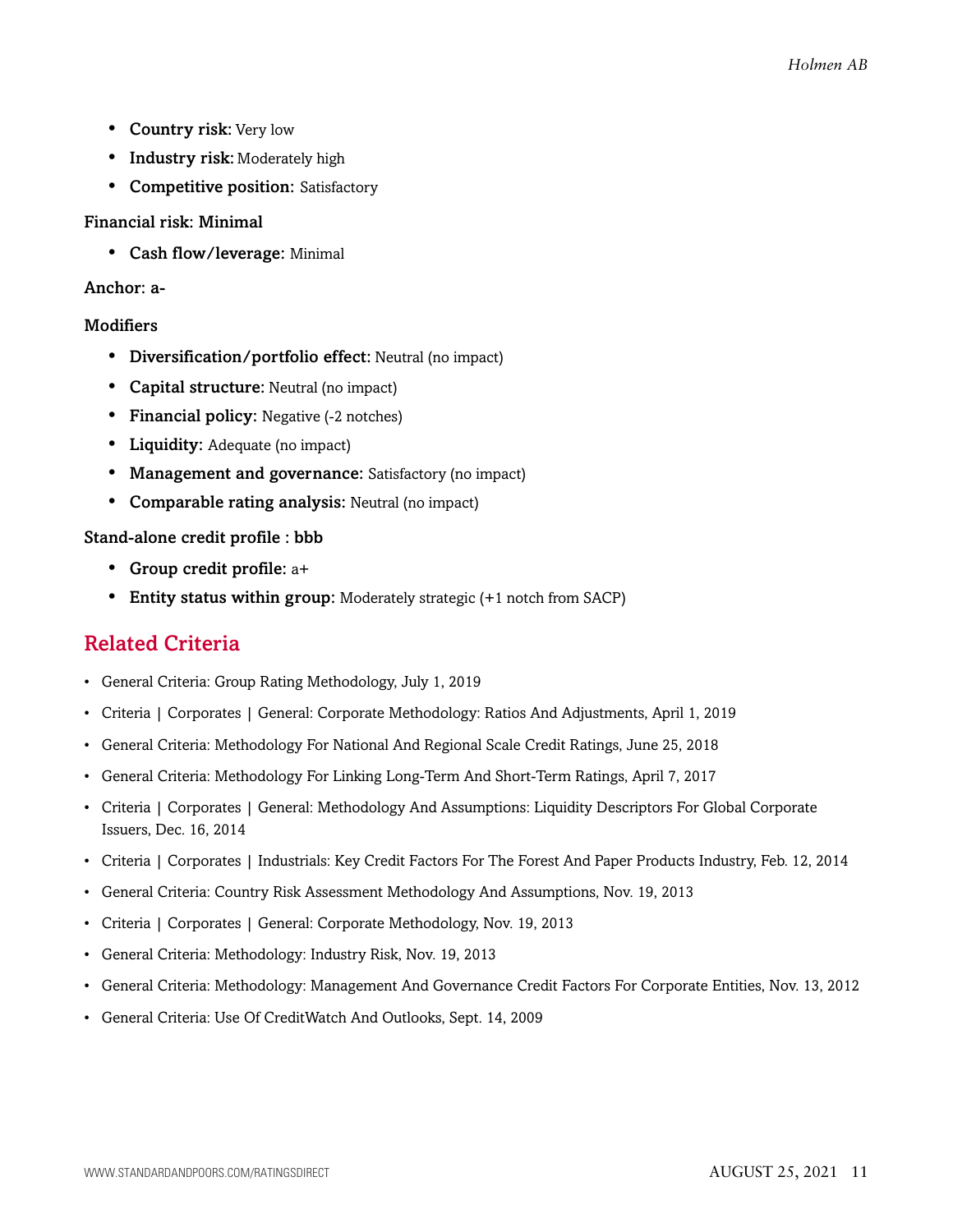| <b>Business And Financial Risk Matrix</b> |                               |         |              |             |            |                  |
|-------------------------------------------|-------------------------------|---------|--------------|-------------|------------|------------------|
|                                           | <b>Financial Risk Profile</b> |         |              |             |            |                  |
| <b>Business Risk Profile</b>              | <b>Minimal</b>                | Modest  | Intermediate | Significant | Aggressive | Highly leveraged |
| Excellent                                 | $a$ aa $/a$ a $+$             | aa      | $a+/a$       | a-          | bbb        | $bbb-/bb+$       |
| Strong                                    | aa/aa-                        | $a+/a$  | $a$ -/bbb+   | bbb         | $bb+$      | bb               |
| Satisfactory                              | $a/a-$                        | $bbb +$ | bbb/bbb-     | $bbb-/bb+$  | bb         | $b+$             |
| Fair                                      | bbb/bbb-                      | bbb-    | $bb+$        | bb          | bb-        | b                |
| Weak                                      | $bb+$                         | $bb+$   | bb           | bb-         | $b+$       | $b/b$ -          |
| Vulnerable                                | bb-                           | bb-     | $bb-7b+$     | $b+$        | b          | b-               |

| Ratings Detail (As Of August 25, 2021)* |                       |                  |  |  |  |  |
|-----------------------------------------|-----------------------|------------------|--|--|--|--|
| <b>Holmen AB</b>                        |                       |                  |  |  |  |  |
| <b>Issuer Credit Rating</b>             |                       | BBB+/Stable/A-2  |  |  |  |  |
| Nordic Regional Scale                   |                       | $-/-/K-1$        |  |  |  |  |
| <b>Issuer Credit Ratings History</b>    |                       |                  |  |  |  |  |
| 10-Jul-2017                             |                       | BBB+/Stable/A-2  |  |  |  |  |
| 14-Jul-2016                             |                       | BBB/Positive/A-2 |  |  |  |  |
| $01 - Oct-2014$                         |                       | BBB/Stable/A-2   |  |  |  |  |
| 10-Jul-2017                             | Nordic Regional Scale | $-/-/K-1$        |  |  |  |  |
| 09-Dec-2009                             |                       | $-/-/K-2$        |  |  |  |  |
| 09-Nov-2009                             |                       | --/Watch Neg/K-1 |  |  |  |  |

\*Unless otherwise noted, all ratings in this report are global scale ratings. S&P Global Ratings' credit ratings on the global scale are comparable across countries. S&P Global Ratings' credit ratings on a national scale are relative to obligors or obligations within that specific country. Issue and debt ratings could include debt guaranteed by another entity, and rated debt that an entity guarantees.